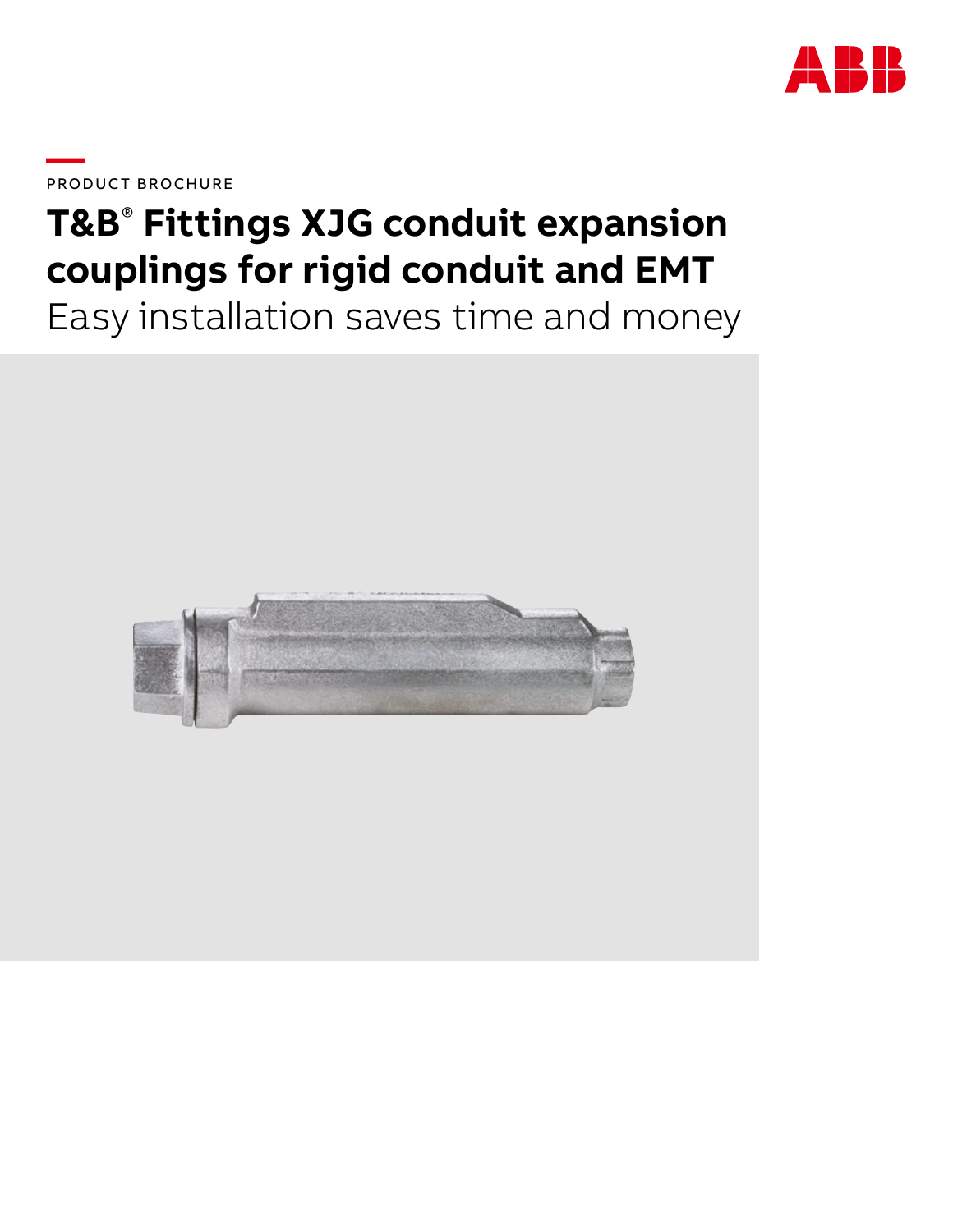# **T&B**®  **Fittings XJG conduit expansion couplings for rigid conduit and EMT** Just a few turns and you're done

Whenever you install a rigid expansion coupling in a long conduit run, you normally need three hands, two strong backs and lots of patience. Now you can relax. With the no-hassle XJG conduit expansion coupling, installation is just a few turns and you're done. The T&B Fittings XJG conduit expansion coupling features innovations that provide conveniences to the installer, saving time and money on the job. There's no disassembly needed during the installation, requiring fewer tools and less opportunities for lost pieces.

### **Innovative design makes installations easier**

- No disassembly necessary to install
- Fast, simple and requires fewer steps
- True internal bonding jumper no external grounding strap required
- Tamper-proof internal jumper protected from the environment
- Exceeds code requirements for long conduit runs to permit linear movement

#### **No external bonding jumper required**

The XJG conduit expansion coupling also packs an added punch: It features a true internal bonding jumper. This eliminates the need for additional external bonding jumpers, so there are fewer parts to buy and install.

If you need a fitting that can give and take without a lot of hassle, reach for the XJG conduit expansion coupling. It's the latest breakthrough in the industry's leading line of conduit fittings. Contact your local representative for more information regarding the XJG conduit expansion coupling and the complete line of conduit fittings from the name you trust for quality design and manufacturing, ABB.



XJG24-TB



**—**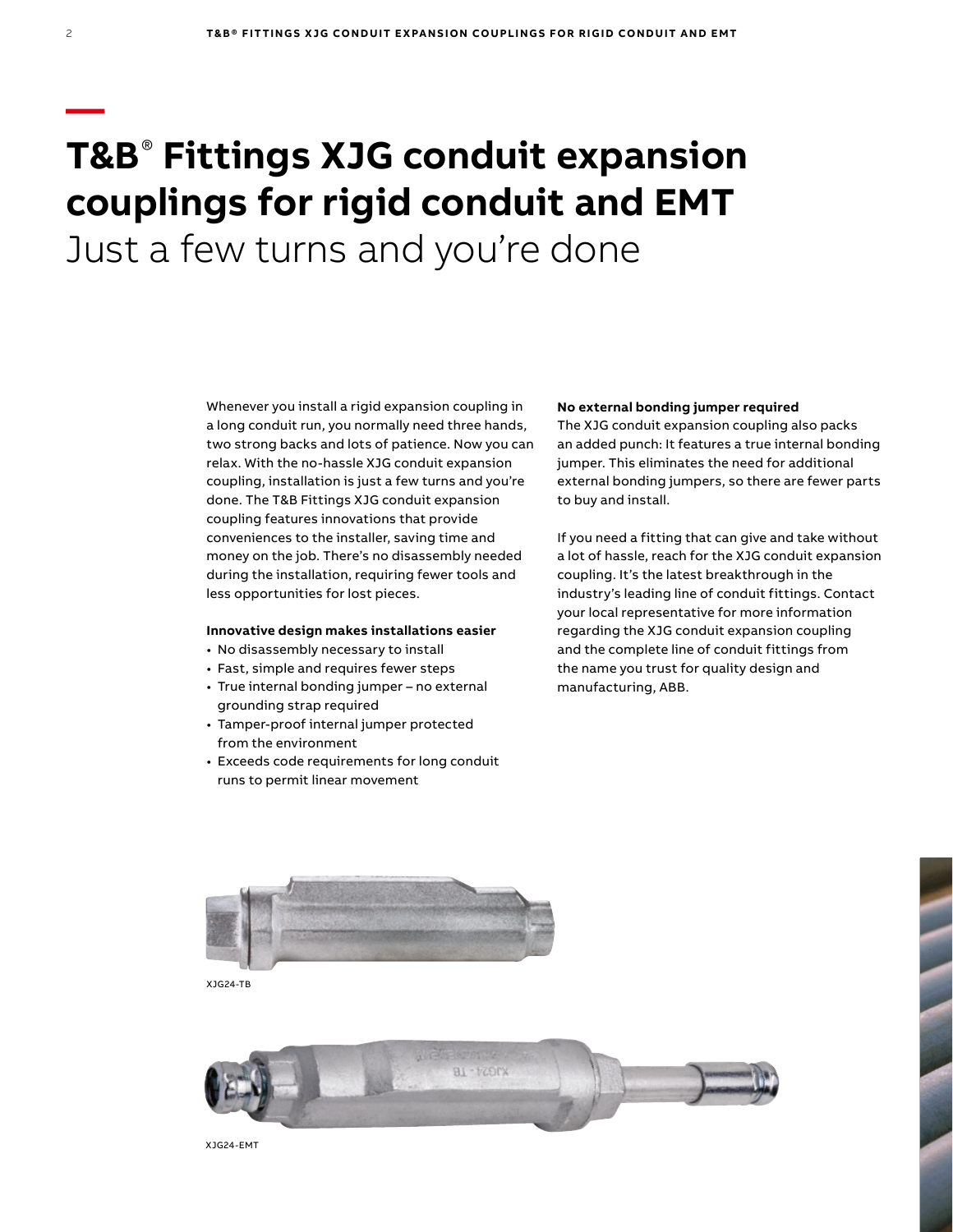

**(not supplied)**

8" Movement shown

— 01 Slide the fitting onto the conduit until it stops at the internal sliding bushing. Tighten and you're ready. No parts to reassemble!

— 02 With a wrench, tighten the gland nut to compress the Teflon® packing, creating a rain-tight seal around the conduit.

— 03 Thread the next length of conduit into the other end of the fitting and tighten. You're done! —

01